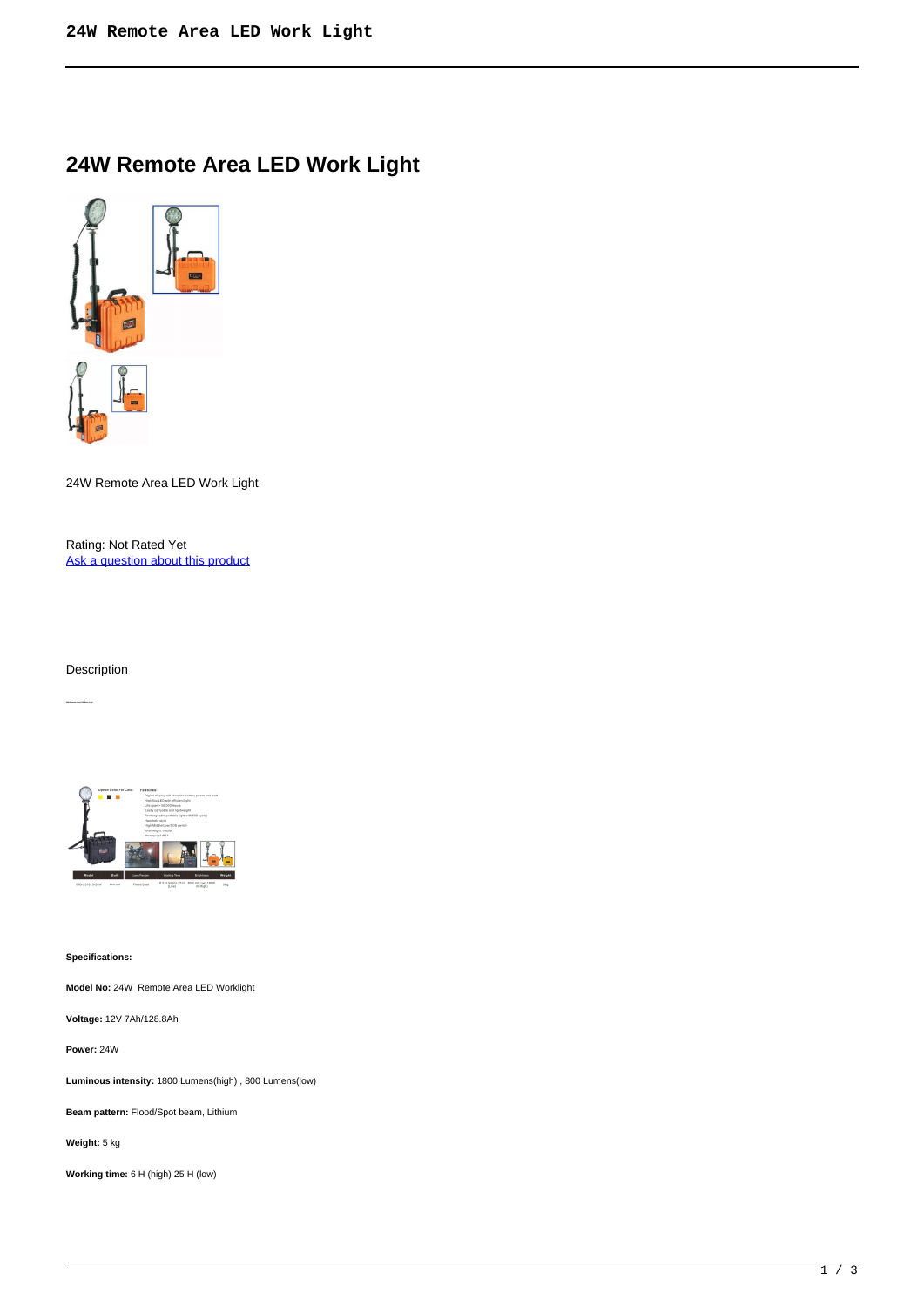## **Features:**

- 8pcs super bright white 3 Watt LEDs work light
- Digital display to indicate battery power & watt
- High Flux LED with efficient light
- Life span >50,000 Hours
- Easy to carry and lightweight
- Rechargeable portable light with 500 cycles
- Height adjustment by telescopic handle
- Handheld Style
- High/Middle/Low Switch
- Durable Switch &Strap
- Waterproof IP 67

**Charge 8-10 hours before start for best results**